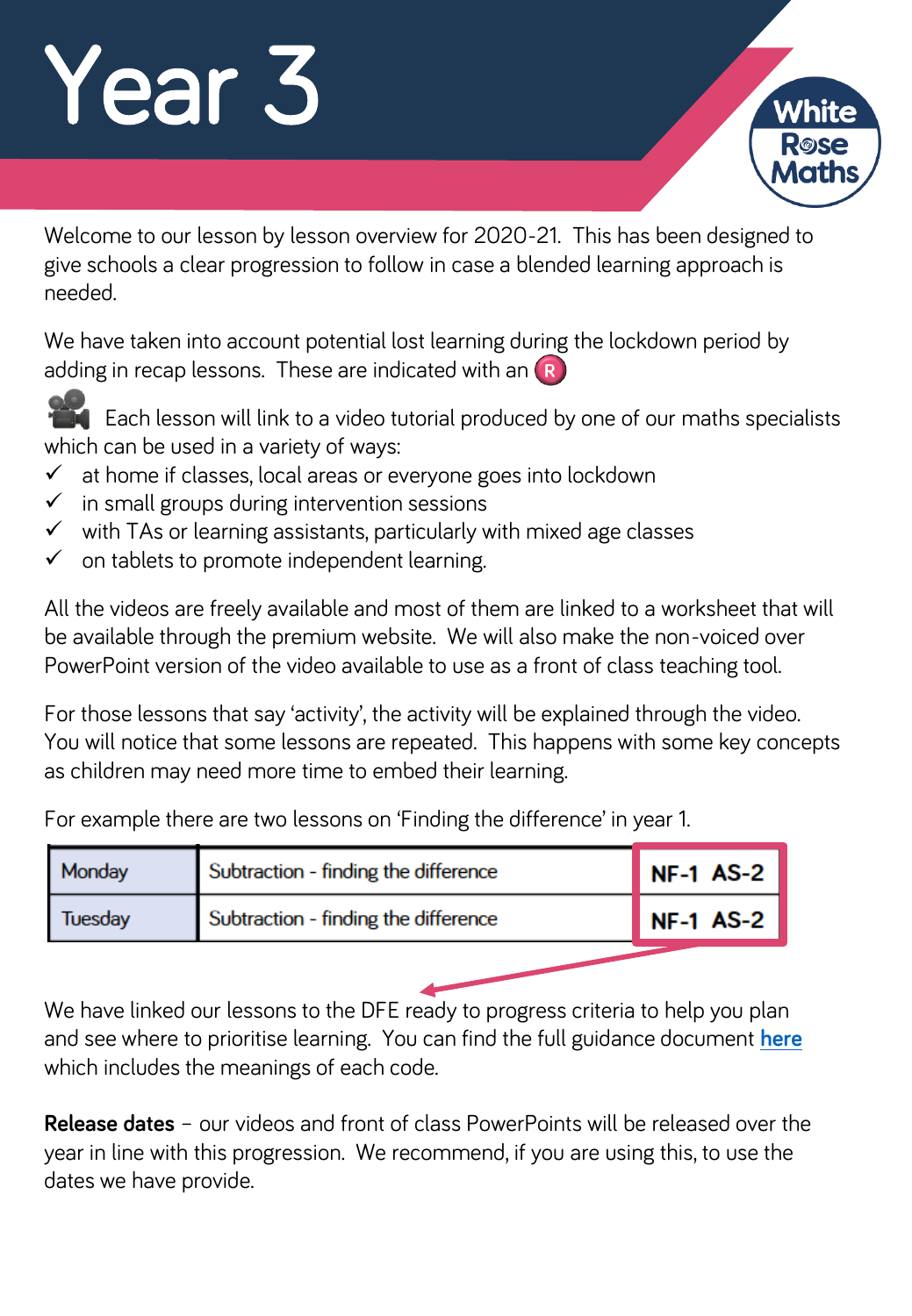### Year 3 – Autumn Term



### Lesson by lesson overview 2020/21

| <b>Week</b>     | Day       | <b>Topic</b>                                                      |               |
|-----------------|-----------|-------------------------------------------------------------------|---------------|
|                 | Monday    | Represent numbers to 100                                          | NPV-2         |
| 1               | Tuesday   | Tens and ones using addition                                      | NPV-2         |
|                 | Wednesday | Hundreds                                                          | NPV-1 NPV-2   |
| 07/09/2020      | Thursday  | Numbers to 1,000                                                  | NPV-2         |
|                 | Friday    | Numbers to 1,000 on a place value grid activity                   | NPV-2         |
|                 | Monday    | 100s, 10s and 1s (1)                                              | NPV-2         |
| $\overline{2}$  | Tuesday   | 100s, 10s and 1s (2)                                              | NPV-2         |
|                 | Wednesday | Number line to 100                                                | NPV-4         |
| 14/09/2020<br>3 | Thursday  | Number line to 1,000                                              | NPV-4         |
|                 | Friday    | Find 1, 10, 100 more or less                                      | NPV-3         |
|                 | Monday    | Compare objects                                                   | NPV-3         |
|                 | Tuesday   | Compare numbers                                                   | NPV-3         |
|                 | Wednesday | Ordering numbers                                                  | NPV-3         |
| 21/09/2020      | Thursday  | Count in 50s                                                      | NPV-4         |
|                 | Friday    | Mini-assessment                                                   |               |
| 4<br>28/09/2020 | Monday    | Add and subtract multiples of 100                                 | $AS-2$        |
|                 | Tuesday   | Add and subtract 1s                                               | <b>AS-2</b> R |
|                 | Wednesday | Add and subtract 3-digit and 1-digit numbers<br>- not crossing 10 | $AS-2$        |
|                 | Thursday  | Add a 2-digit and 1-digit number - crossing 10                    | <b>AS-2</b> R |
|                 | Friday    | Add 3-digit and 1-digit numbers - crossing 10                     | $AS-2$        |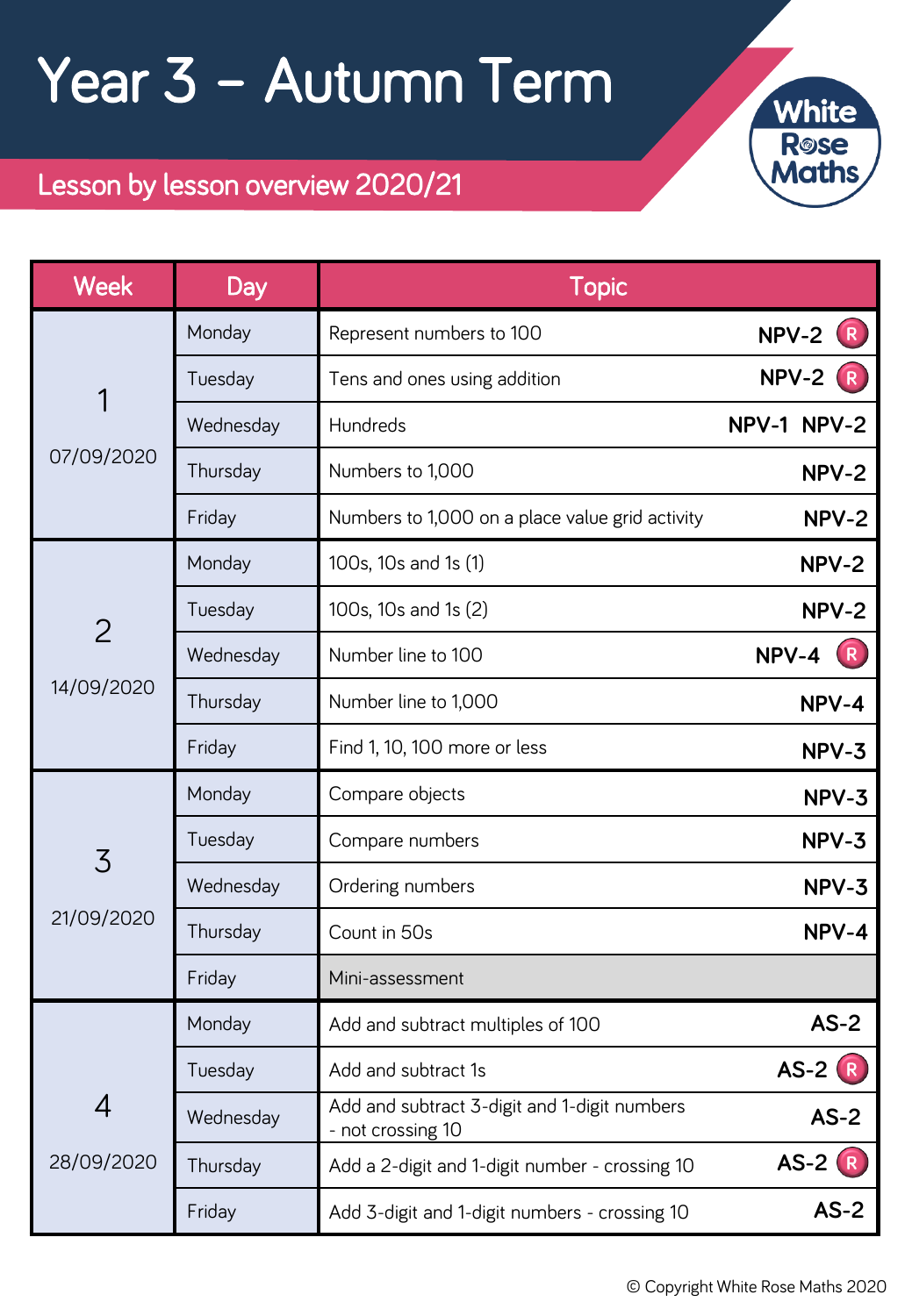| <b>Week</b>     | <b>Day</b> | <b>Topic</b>                                                                                       |               |
|-----------------|------------|----------------------------------------------------------------------------------------------------|---------------|
|                 | Monday     | Subtract a 1-digit number from 2-digits - crossing 10                                              | $AS-2(R)$     |
|                 | Tuesday    | Subtract a 1-digit number from a 3-digit number<br>- crossing 10                                   | $AS-2$        |
| 5               | Wednesday  | Add and subtract 3-digit and 2-digit numbers<br>- not crossing 100                                 | $AS-2$        |
| 05/10/2020      | Thursday   | Add 3-digit and 2-digit numbers - crossing 100                                                     | $AS-2$        |
|                 | Friday     | Subtract a 2-digit number from a 3-digit number<br>- crossing 100                                  | $AS-2$        |
|                 | Monday     | Add and subtract 100s                                                                              | $AS-2$        |
|                 | Tuesday    | Spot the pattern - making it explicit                                                              | $AS-2$        |
| 6               | Wednesday  | Add two 2-digit numbers - crossing 10<br>- add ones & add tens                                     | <b>AS-2</b> R |
| 12/10/2020      | Thursday   | Subtract a 2-digit number from a 2-digit number<br>- crossing 10 - subtract ones and subtract tens | <b>AS-2</b> R |
|                 | Friday     | Mixed addition and subtraction problems                                                            | $AS-2$        |
|                 | Monday     | Add and subtract 2-digit & 3-digit numbers<br>- not crossing 10 or 100                             | $AS-2$        |
|                 | Tuesday    | Add 2-digit and 3-digit numbers - crossing 10 or 100                                               | $AS-2$        |
| 19/10/2020      | Wednesday  | Subtract a 2-digit number from a 3-digit number<br>- crossing 10 or 100                            | $AS-2$        |
|                 | Thursday   | Add two 3-digit numbers - not crossing 10 or 100                                                   | $AS-2$        |
|                 | Friday     | Add two 3-digit numbers - crossing 10 or 100                                                       | $AS-2$        |
| 8<br>02/11/2020 | Monday     | Subtract a 3-digit number from a 3-digit number<br>- no exchange                                   | $AS-2$        |
|                 | Tuesday    | Subtract a 3-digit number from a 3-digit number<br>- exchange                                      | $AS-2$        |
|                 | Wednesday  | Estimate answers to calculations                                                                   | $AS-2$        |
|                 | Thursday   | Check answers                                                                                      | $AS-3$        |
|                 | Friday     | Mini-assessment                                                                                    |               |
| 9               | Monday     | Multiplication - equal groups                                                                      | $MD-1$        |
|                 | Tuesday    | Multiplication using the symbol                                                                    | $MD-1$<br>R   |
|                 | Wednesday  | Using arrays                                                                                       | $MD-1$ $(R)$  |
| 09/11/2020      | Thursday   | 2 times-table                                                                                      | $MD-1$        |
|                 | Friday     | 5 times-table                                                                                      | $MD-1$        |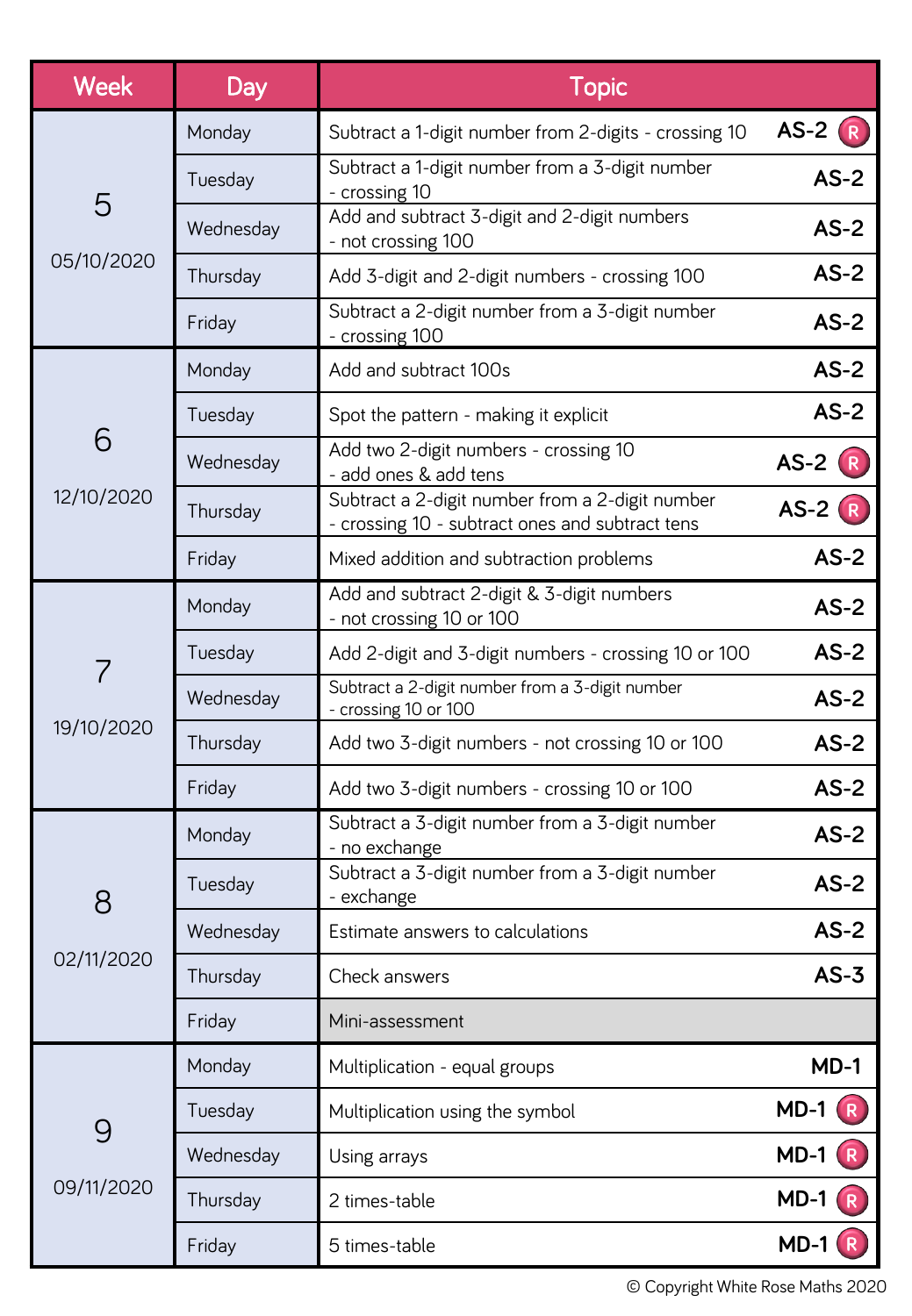| <b>Week</b>      | <b>Day</b>                                                                                                                                              | <b>Topic</b>                 |                          |
|------------------|---------------------------------------------------------------------------------------------------------------------------------------------------------|------------------------------|--------------------------|
|                  | Monday                                                                                                                                                  | Make equal groups - sharing  | <b>MD-1</b> R            |
|                  | Tuesday                                                                                                                                                 | Make equal groups - grouping | $MD-1$                   |
| 10               | Wednesday                                                                                                                                               | Divide by 2                  | R<br>$MD-1$              |
| 16/11/2020       | Thursday                                                                                                                                                | Divide by 5                  | $MD-1$ $(R)$             |
|                  | Friday                                                                                                                                                  | Divide by 10                 | $MD-1$<br>$\overline{R}$ |
|                  | Monday                                                                                                                                                  | Multiply by 3                | $MD-1$                   |
|                  | Tuesday                                                                                                                                                 | Divide by 3                  | $MD-1$                   |
| 11               | Wednesday                                                                                                                                               | The 3 times-table            | $MD-1$                   |
| 23/11/2020       | Thursday                                                                                                                                                | Multiply by 4                | $MD-1$                   |
|                  | Friday                                                                                                                                                  | Divide by 4                  | $MD-1$                   |
|                  | Monday                                                                                                                                                  | The 4 times-table            | $MD-1$                   |
|                  | Tuesday                                                                                                                                                 | Multiply by 8                | $MD-1$                   |
| 12               | Wednesday                                                                                                                                               | Divide by 8                  | $MD-1$                   |
| 30/11/2020       | Thursday                                                                                                                                                | The 8 times-table            | $MD-1$                   |
|                  | Friday                                                                                                                                                  | Mini-assessment              |                          |
| 13<br>07/12/2020 | Consolidation week. Use this week to recap and consolidate learning<br>from this term. For additional challenge - check out our problems of the<br>day. |                              |                          |
| 14<br>14/12/2020 | Activity week. This week we will be providing some themed activities<br>linking to the learning from this term.                                         |                              |                          |



 $\mathcal{L}^{\mathcal{A}}$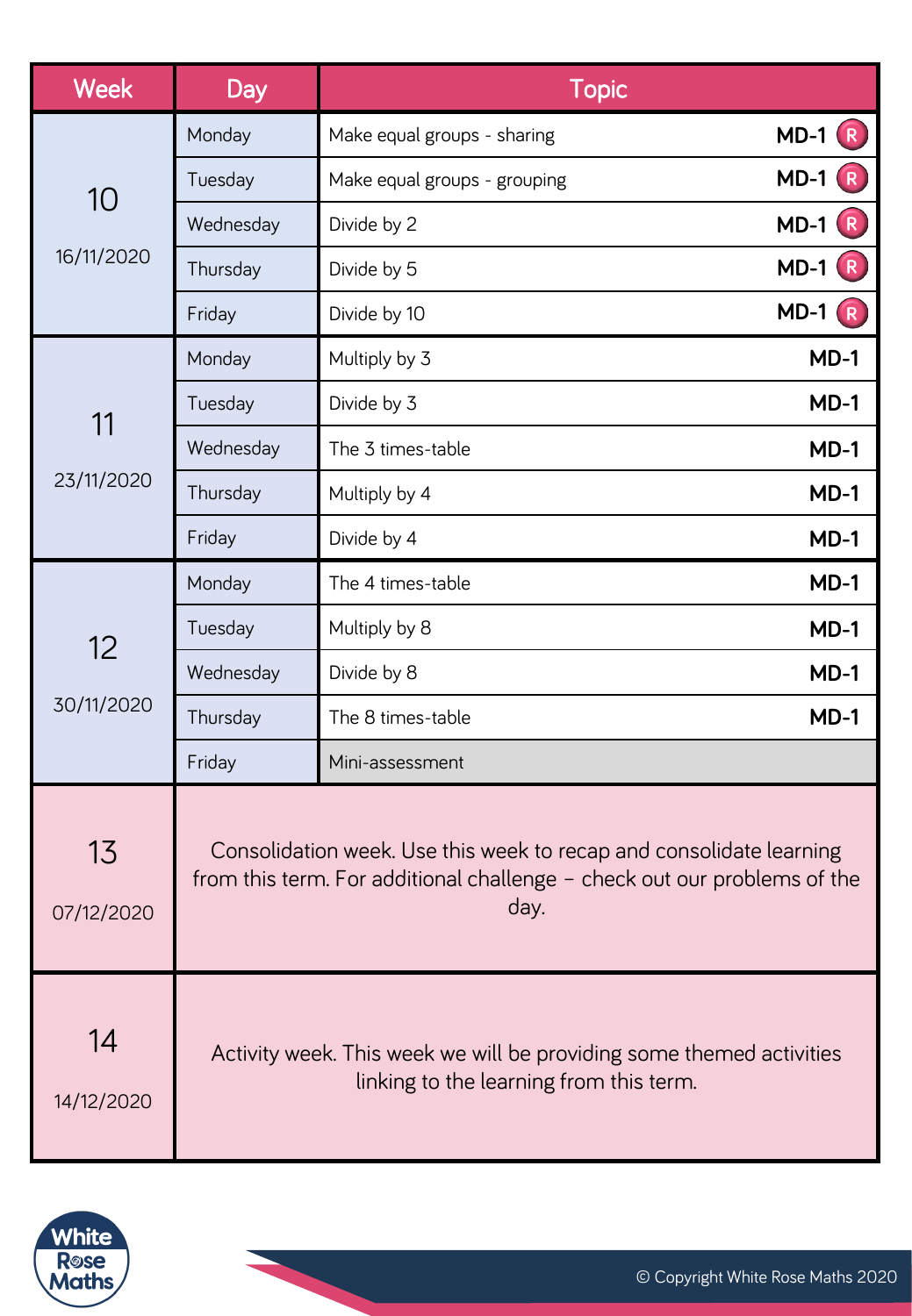# Year 3 – Spring Term



### Lesson by lesson overview 2020/21

| <b>Week</b>     | <b>Day</b> | <b>Topic</b>                                          |        |
|-----------------|------------|-------------------------------------------------------|--------|
|                 | Monday     | Consolidate 2, 4 and 8 times-tables                   | $MD-1$ |
| 1               | Tuesday    | Comparing statements                                  | $MD-1$ |
|                 | Wednesday  | Related calculations                                  | $MD-1$ |
| 04/01/2021      | Thursday   | Multiply 2-digits by 1-digit - no exchange - activity | $MD-1$ |
|                 | Friday     | Multiply 2-digits by 1-digit (1)                      | $MD-1$ |
|                 | Monday     | Multiply 2-digits by 1-digit - exchange - activity    | $MD-1$ |
| $\overline{2}$  | Tuesday    | Multiply 2-digits by 1-digit (2)                      | $MD-1$ |
|                 | Wednesday  | Divide 2-digits by 1-digit (1)                        | $MD-1$ |
| 11/01/2021<br>3 | Thursday   | Divide 2-digits by 1-digit (2)                        | $MD-1$ |
|                 | Friday     | Divide 100 into 2, 4, 5 and 10 equal parts - activity | $MD-1$ |
|                 | Monday     | Divide with remainders activity                       | $MD-1$ |
|                 | Tuesday    | Divide 2-digits by 1-digit (3)                        | $MD-1$ |
|                 | Wednesday  | Scaling                                               | $MD-1$ |
| 18/01/2021      | Thursday   | How many ways?                                        | $MD-1$ |
|                 | Friday     | Mini-assessment                                       |        |
| 4<br>25/01/2021 | Monday     | Count money (pence)                                   | R      |
|                 | Tuesday    | Count money (pounds)                                  | R      |
|                 | Wednesday  | Pounds and pence                                      |        |
|                 | Thursday   | Convert pounds and pence                              | NPV-2  |
|                 | Friday     | Add money                                             | $AS-2$ |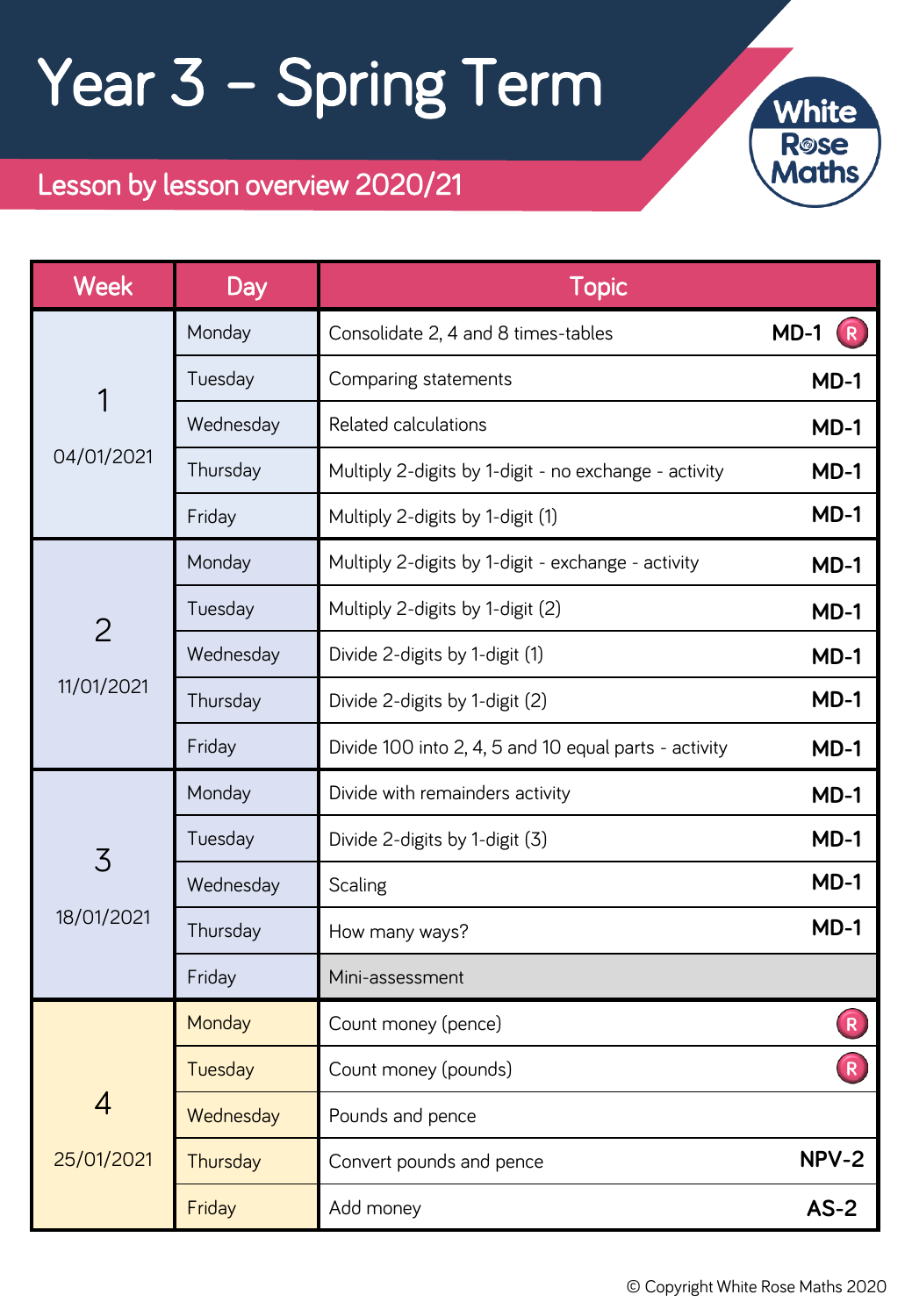| <b>Week</b>     | Day       | <b>Topic</b>                           |                         |
|-----------------|-----------|----------------------------------------|-------------------------|
|                 | Monday    | Subtract money                         | $AS-2$                  |
|                 | Tuesday   | Give change                            | $AS-2$                  |
| 5               | Wednesday | Mini-assessment                        |                         |
| 01/02/2021      | Thursday  | Make tally charts                      | $\overline{\mathsf{R}}$ |
|                 | Friday    | Draw pictograms                        | $\overline{R}$          |
|                 | Monday    | Interpret pictograms                   |                         |
| 6               | Tuesday   | Draw bar charts - activity             |                         |
|                 | Wednesday | Bar charts                             |                         |
| 08/02/2021      | Thursday  | Tables                                 |                         |
|                 | Friday    | Mini-assessment                        |                         |
|                 | Monday    | Measure length                         |                         |
| 7               | Tuesday   | Measure length (m)                     | $\overline{\mathsf{R}}$ |
| 22/02/2021      | Wednesday | Equivalent lengths (m and cm)          | NPV-2                   |
|                 | Thursday  | Equivalent lengths (mm and cm)         | NPV-2                   |
|                 | Friday    | Compare lengths                        | $NPV-3(R)$              |
| 8<br>01/03/2021 | Monday    | Compare lengths                        | NPV-3                   |
|                 | Tuesday   | Add lengths                            | $AS-2$                  |
|                 | Wednesday | Subtract lengths                       | $AS-2$                  |
|                 | Thursday  | What is perimeter? Activity            | $AS-2$                  |
|                 | Friday    | Measure perimeter                      | $AS-2$                  |
| 9<br>08/03/2021 | Monday    | Calculate perimeter                    | $AS-2$                  |
|                 | Tuesday   | Calculate perimeter                    | $AS-2$                  |
|                 | Wednesday | Mini-assessment                        |                         |
|                 | Thursday  | Working with wholes and parts activity | $NF-1$<br>$\mathsf{R}$  |
|                 | Friday    | Recap - Make equal parts               | $NF-1$                  |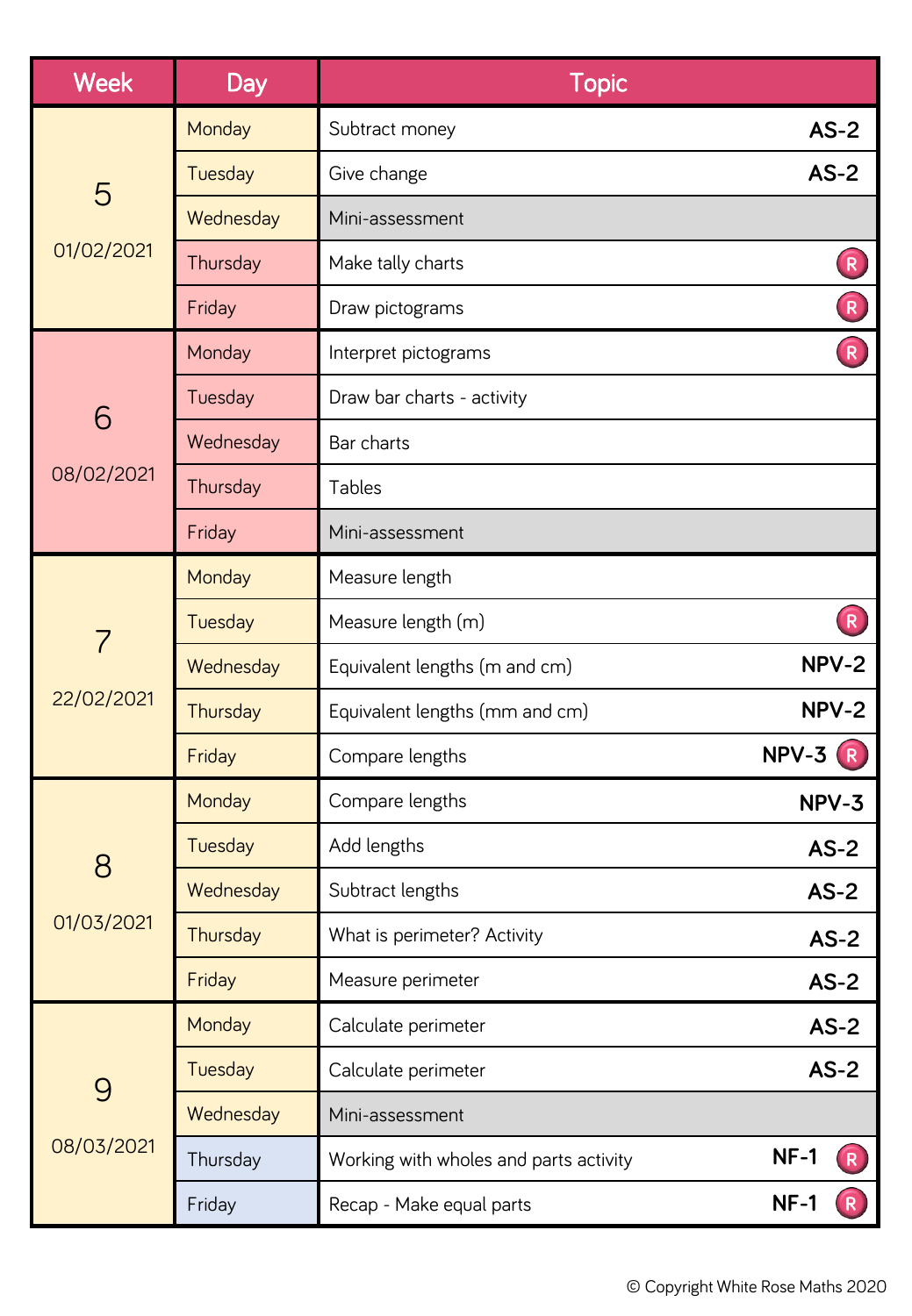| <b>Week</b>      | <b>Day</b>                                                                                                      | <b>Topic</b>                         |       |                         |
|------------------|-----------------------------------------------------------------------------------------------------------------|--------------------------------------|-------|-------------------------|
|                  | Monday                                                                                                          | Recognise a half                     | $F-1$ |                         |
|                  | Tuesday                                                                                                         | Find a half                          | $F-2$ | $\overline{\mathsf{R}}$ |
| 10               | Wednesday                                                                                                       | Recognise a quarter                  | $F-1$ | $\overline{\mathsf{R}}$ |
| 15/03/2021       | Thursday                                                                                                        | Find a quarter                       | $F-2$ |                         |
|                  | Friday                                                                                                          | Recognise a third                    | $F-1$ |                         |
| 11<br>22/03/2021 | Monday                                                                                                          | Find a third                         | $F-2$ |                         |
|                  | Tuesday                                                                                                         | Unit fractions                       | $F-1$ | ${\sf R}$               |
|                  | Wednesday                                                                                                       | Non-unit fractions                   | $F-1$ | $\pmb{\mathsf{R}}$      |
|                  | Thursday                                                                                                        | Equivalence of a half and 2 quarters | $F-1$ | $\mathsf{R}$            |
|                  | Friday                                                                                                          | Count in fractions                   | $F-3$ |                         |
| 12<br>29/03/2021 | Activity week. This week we will be providing some themed activities<br>linking to the learning from this term. |                                      |       |                         |



 $\mathbf{r}$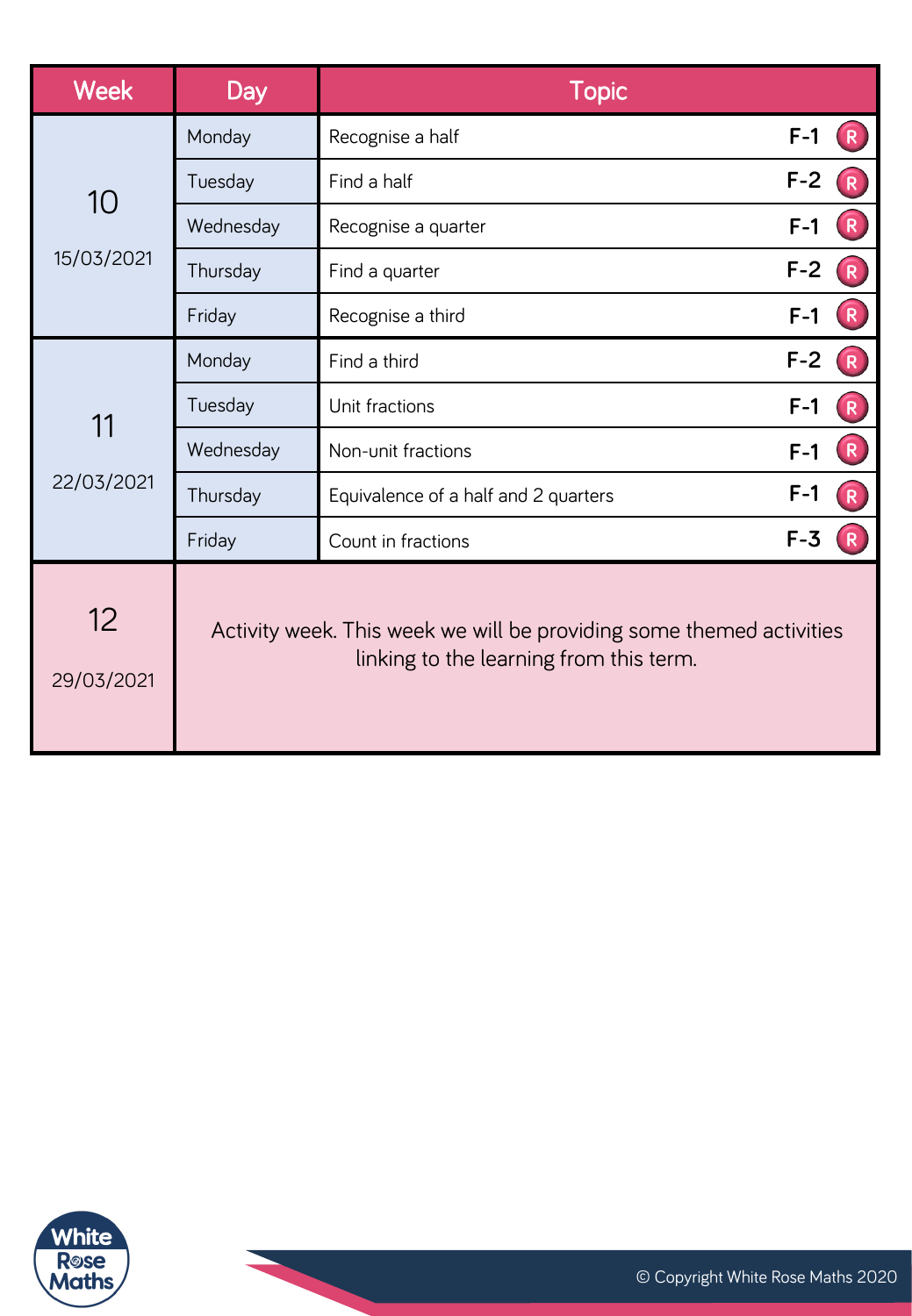## Year 3 – Summer Term



### Lesson by lesson overview 2020/21

| <b>Week</b>                   | Day       | <b>Topic</b>                      |         |
|-------------------------------|-----------|-----------------------------------|---------|
|                               | Monday    | Making the whole                  | $F-3$   |
| 1                             | Tuesday   | Tenths                            | $F-3$   |
| 12/04/2021                    | Wednesday | Count in tenths                   | $F-3$   |
|                               | Thursday  | Tenths as decimals                | $F - 3$ |
|                               | Friday    | Fractions on a number line        | $F-3$   |
|                               | Monday    | Fractions of a set of objects (1) | $F-2$   |
| $\overline{2}$                | Tuesday   | Fractions of a set of objects (2) | $F-2$   |
|                               | Wednesday | Fractions of a set of objects (3) | $F-2$   |
| 19/04/2021<br>3<br>26/04/2021 | Thursday  | Equivalent fractions (1)          | $F-1$   |
|                               | Friday    | Equivalent fractions (2)          | $F-1$   |
|                               | Monday    | Equivalent fractions (3)          | $F-1$   |
|                               | Tuesday   | Compare fractions                 | $F-3$   |
|                               | Wednesday | Order fractions                   | $F-3$   |
|                               | Thursday  | Add fractions                     | $F-4$   |
|                               | Friday    | Subtract fractions                | $F - 4$ |
| 4<br>03/05/2021               | Monday    | O'clock and half past             | R       |
|                               | Tuesday   | Quarter past and quarter to       |         |
|                               | Wednesday | Months and years                  |         |
|                               | Thursday  | Hours in a day                    |         |
|                               | Friday    | Telling the time to 5 minutes     |         |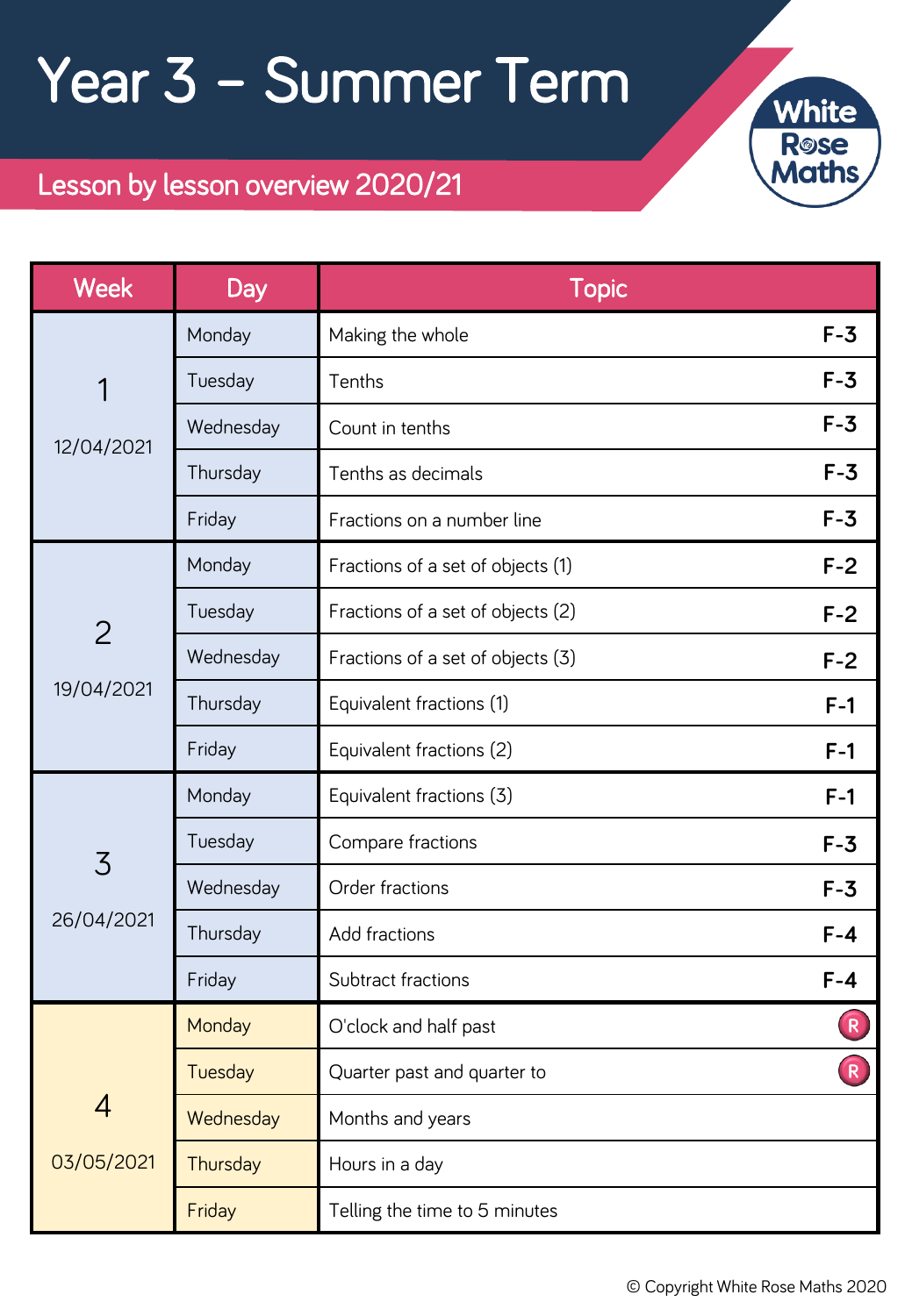| <b>Week</b>     | Day       | <b>Topic</b>                      |       |
|-----------------|-----------|-----------------------------------|-------|
|                 | Monday    | Telling the time to the minute    |       |
|                 | Tuesday   | Using a.m. and p.m.               |       |
| 5               | Wednesday | 24-hour clock activity            |       |
| 10/05/2021      | Thursday  | 24-hour clock                     |       |
|                 | Friday    | Finding the duration              |       |
|                 | Monday    | Comparing durations               |       |
| 6               | Tuesday   | Start and end times               |       |
|                 | Wednesday | Measuring time in seconds         |       |
| 17/05/2021      | Thursday  | Problem solving with time         |       |
|                 | Friday    | Mini-assessment                   |       |
|                 | Monday    | Turns and angles                  | $G-1$ |
| 7               | Tuesday   | Right angles in shapes            | $G-1$ |
|                 | Wednesday | Compare angles                    | $G-1$ |
| 24/05/2021      | Thursday  | Draw accurately                   | $G-2$ |
|                 | Friday    | Horizontal and vertical           | $G-2$ |
| 8<br>07/06/2021 | Monday    | Parallel and perpendicular        | $G-2$ |
|                 | Tuesday   | Recognise and describe 2-D shapes | $G-2$ |
|                 | Wednesday | Recognise and describe 3-D shapes | $G-2$ |
|                 | Thursday  | Make 3-D shapes                   | $G-2$ |
|                 | Friday    | Mini-assessment                   |       |
| 9               | Monday    | Measure mass activity             |       |
|                 | Tuesday   | Compare mass                      |       |
|                 | Wednesday | Measure mass (1)                  |       |
| 14/06/2021      | Thursday  | Measure mass (2)                  |       |
|                 | Friday    | Compare mass                      |       |